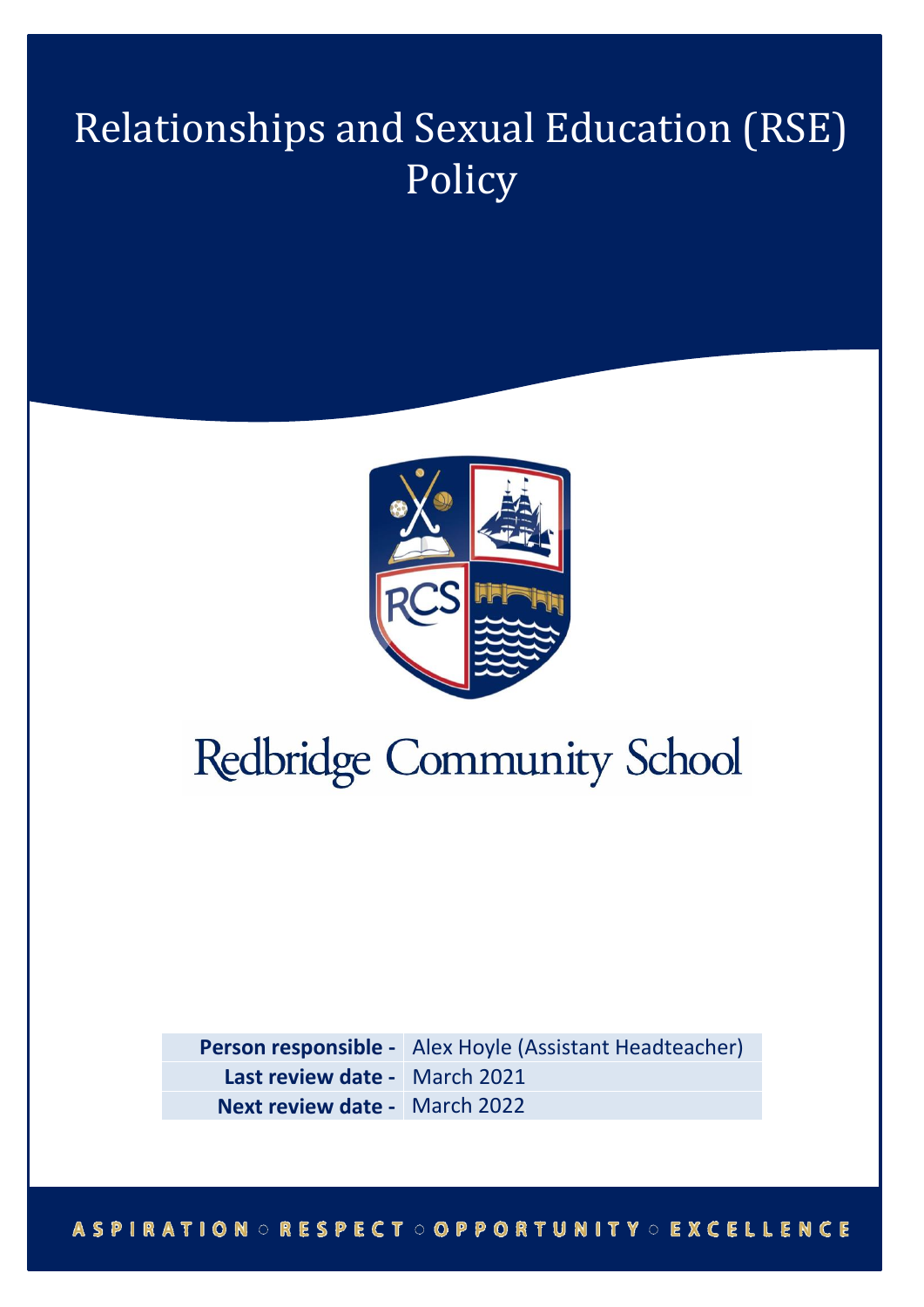### **Contents**

| 1. | Defining RSE                        | Page 3 |
|----|-------------------------------------|--------|
| 2. | Aims and Values                     | Page 3 |
| 3. | <b>Attitude and Values</b>          | Page 3 |
| 4. | <b>Personal and Social Skills</b>   | Page 3 |
| 5. | Knowledge and Understanding         | Page 3 |
| 6. | Delivery of RSE                     | Page 4 |
| 7. | Content of the School RSE Programme | Page 4 |
| 8. | Methods of Teaching and Resourcing  | Page 4 |
| 9. | Assessment of RSE                   | Page 5 |
|    | 10. Dealing with Sensitive Issues   | Page 5 |
|    | 11. Monitoring and Evaluating RSE   | Page 5 |
|    | 12. Visitors Contribution to RSE    | Page 5 |
|    | 13. On-site sexual health clinic    | Page 6 |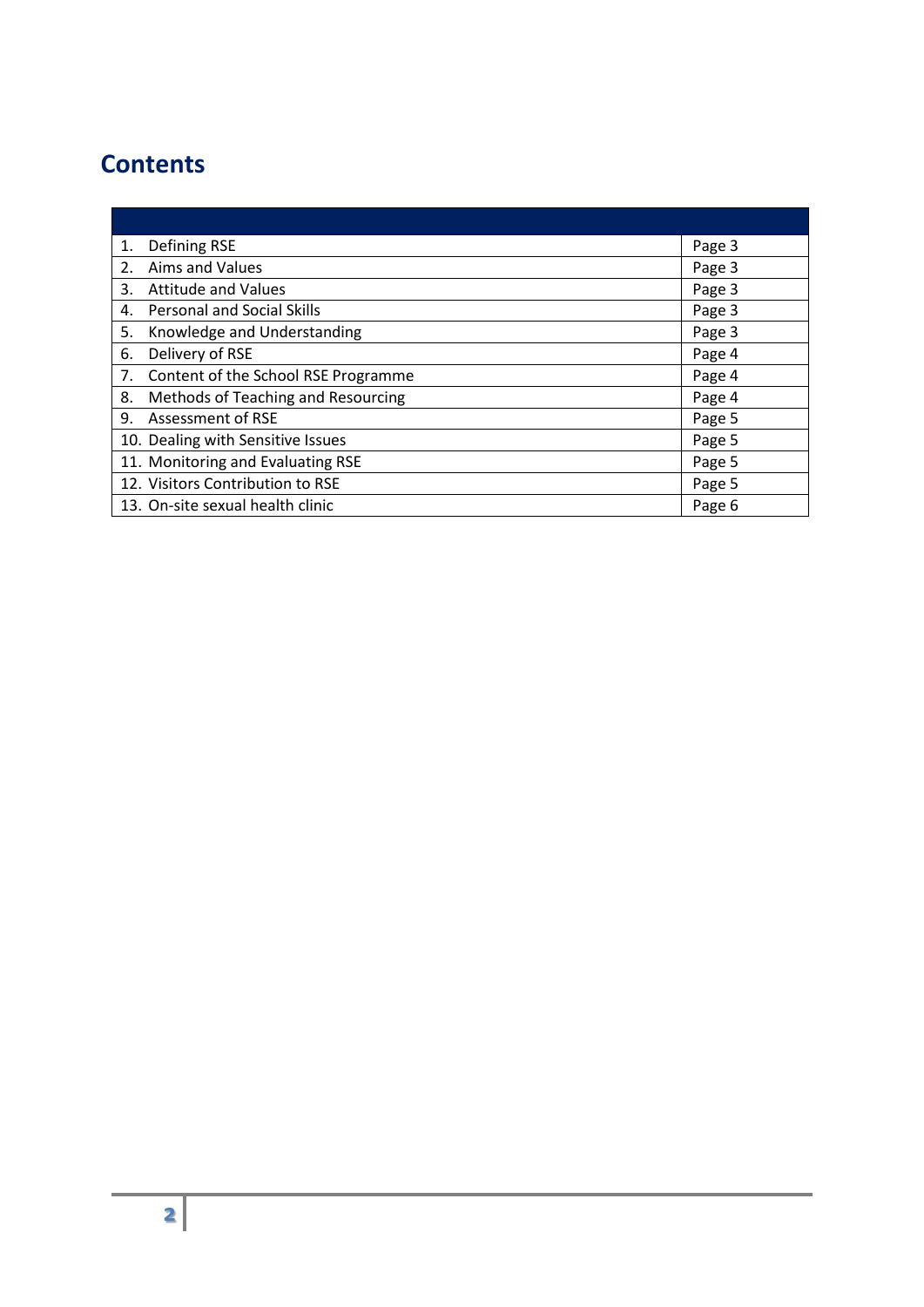#### Defining RSE

*"Effective RSE does not encourage early sexual experimentation. It should teach young people to understand human sexuality and to respect themselves and others. It enables young people to mature, build their confidence and self-esteem and understand reasons for delaying sexual activity. Effective RSE also supports people throughout life to develop safe, fulfilling and healthy sexual relationships at the appropriate time."* DfE Statutory Guidance for Relationships and Sex Education (RSE)

Redbridge Community School believes that Relationships and Sex Education (RSE) is fundamental to help pupils lead happy, healthy lives. The aims of our RSE programme are:

- To enable our students better to understand the nature of human relationships.
- To enable students to see the importance of stable, loving relationships for the bringing up of children.
- To prepare students for the changes which occur to their bodies, minds and emotions as a consequence of growth from childhood to adulthood.
- To equip students with the knowledge and emotional maturity to have happy and healthy relationships when they leave school.

At Redbridge Community School, RSE provision is inclusive of all pupils and consistent with the equalities duties of the school. If parents are not happy with the RSE that the school provides, they have a right to express those concerns to the school.

#### Aims and values

At Redbridge Community School, RSE has three main elements, all of which are important for a balanced RSE programme:

#### Attitudes and values

- learning the importance of values, individual conscience and moral considerations; learning the value of family life and stable and loving relationships for the nurture of children
- learning the value of respect, love and care
- exploring, considering and understanding moral dilemmas
- developing critical thinking as part of decision-making.

#### Personal and social skills

- learning to manage emotions and relationships confidently and sensitively
- developing self-respect and empathy for others
- learning to make choices based on an understanding of difference and with an absence of prejudice
- developing an appreciation of the consequences of choices made
- managing conflict
- learning how to recognise and avoid exploitation and abuse.

#### Knowledge and understanding

- learning and understanding physical development at appropriate stages
- understanding human sexuality, reproduction, sexual health, emotions and relationships
- learning about contraception and the range of local and national sexual health advice, contraception and support services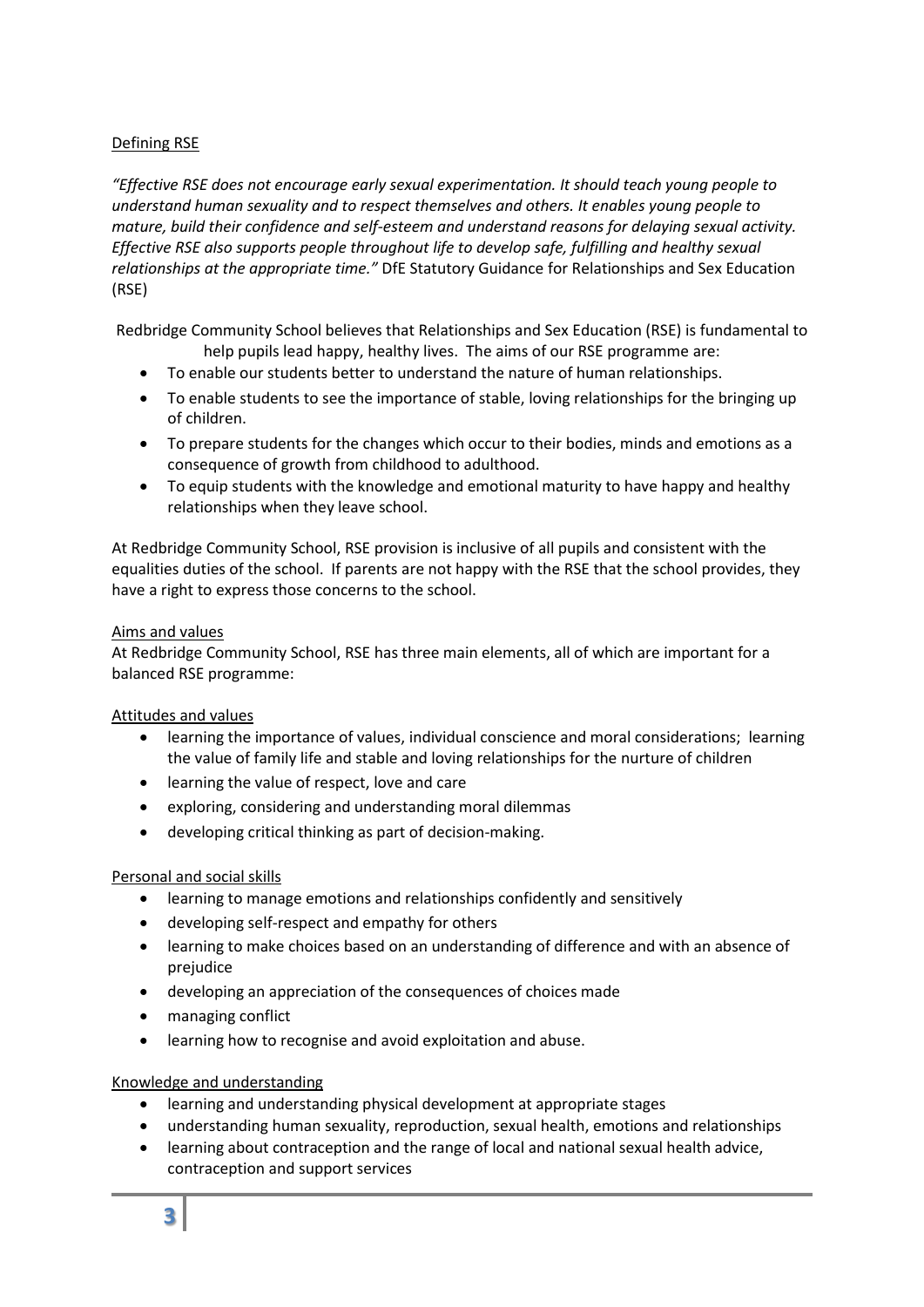- learning the reasons for delaying sexual activity, and the benefits to be gained from such delay
- the avoidance of unplanned pregnancy.

#### Delivery of RSE

RSE is delivered within PSHE, Science lessons, assemblies and tutor time sessions. Most sessions are led by pastoral teams (tutors, head of years) but where possible we also invite experts into school to facilitate sessions in the form of workshops and assemblies. The STAR project facilitate 'Girl Talk' and 'Lad chat' with Year 10 pupils and also assemblies with a focus on relationships with each Year group. No limits facilitate 'let's talk RSE' workshops with Year 9 pupils. Our Healthy Living Advisor ELSA, school counsellor and well-being co-ordinator also offer bespoke sessions to all year groups. All teaching staff within the school have the responsibility of delivering RSE to pupils in a safe and informative manner. They are responsible for modelling good relationships within school. Much of the general work in school is based on good relationships and in this regard, RSE is supported by the school's key aspirations. It is the responsibility of the Science department's staff to deliver aspects of the Science National Curriculum Science, according to their Schemes of Work.

#### Content of the school's RSE programme

Sexual Health:

YEAR 7 - Puberty

YEAR 8 - Sexuality and Gender identity

YEAR 9 - Laws (sex/consent) contraceptives and pregnancy

YEAR 10 - Reproductive health and sexually transmitted diseases

Relationships:

YEAR 7 - Positive friendships and Teen relationships

YEAR 8 - Family roles/positive role models and Abusive relationships

YEAR 9 - Peer-pressure and Exploitation

YEAR 10 – Conflict/resolution and Revenge porn

#### Methods of teaching and resourcing

In the delivery of RSE, teachers will use a variety of teaching methods and resources. The following are recognised methods for the effective delivery of RSE:

- Discussion
- Videos
- Drama and role play
- Presentations

Teachers will also use other teaching methods to enable students to learn about RSE which are age appropriate, taking into account the developmental needs of individual students. Parents are welcome to discuss with teachers their approach to RSE and the methods of teaching and learning to be used. The school uses a wide variety of resources, including videos, power point presentations and leaflets. Parents are welcome to view these materials.

#### Assessment of RSE

RSE delivered according to the National Curriculum Science will be assessed within Science lessons with knowledge and skills tests. These will be marked by Science teachers. RSE delivered within PSHE lessons will be assessed using an end-of-unit skills and knowledge test.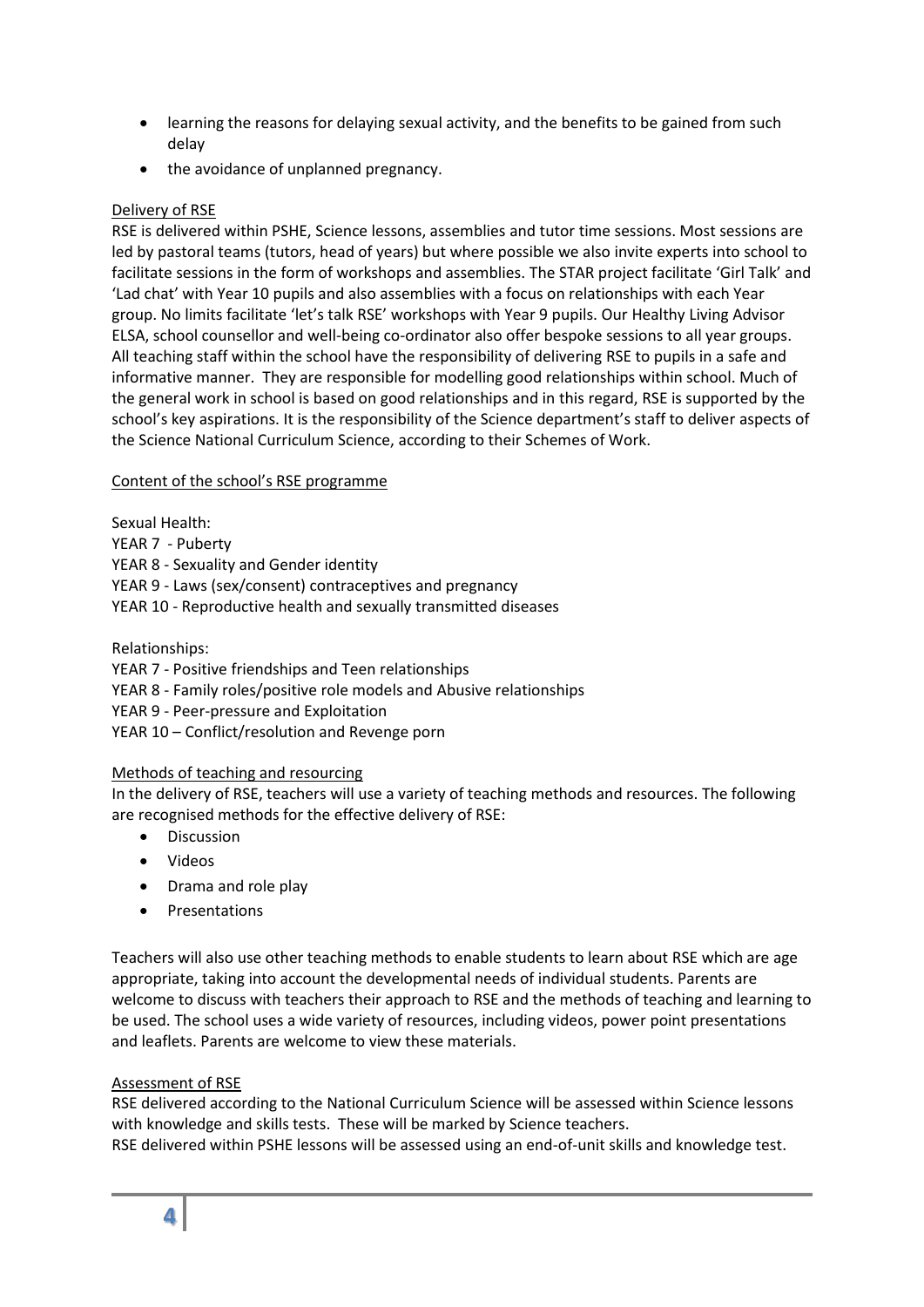#### Dealing with sensitive issues

Teachers need to be sure that they are aware of issues that may arise out of teaching and learning about RSE. The following are protocols for discussion based lessons with students:

- no one (teacher or student) will have to answer a personal question
- no one will be forced to take part in a discussion
- only the correct names for body parts will be used
- meanings of words will be explained in a sensible and factual way
- teachers may use their discretion in responding to questions and may say that the appropriate person to answer that question is the parent.

Where a member of staff is concerned that a child protection issue is arising, it is his/her responsibility to follow the school's policy in this matter.

#### Monitoring and evaluating RSE

RSE is monitored within the school by Alexander Hoyle (Assistant Deputy Head Teacher) and Coralie Crisell (PSHE Coordinator), who both monitor the number of hours of RSE that pupils are provided with and carefully evaluate the content which is delivered to pupils, considering the needs of pupils within Redbridge Community School. When monitoring RSE, they:

- ensure that RSE occurs in the school's curriculum
- monitor the use of teaching and learning styles
- monitor the use of teaching materials
- evaluate the effectiveness of the school's programme.

#### Visitors contributing to RSE

Redbridge Community School works with charities and visitors from outside of the school to deliver RSE to pupils. The school will invite local experts on issues relating to RSE as well as use health and other professionals associated with the school to deliver RSE. All school associate health and other professional visitors will be asked to conform to the following:

- visitors contributing to RSE will do so at the invitation of the school and will be qualified to make an appropriate contribution
- visitors must agree with the aims of the school in delivering its policy on RSE
- when in class, visitors will be supervised by a member of staff, who will be present at all times
- visitor will follow the school's child protection procedures if a disclosure occurs within the classroom setting
- visitors will know and understand where their contribution fits into the school's programme for RSE and PSHE.

#### Parental Consultation

Parents have the opportunity to feedback their opinions about the RSE curriculum and delivery to Miss Crisell (PSHE co-ordinator) for consideration during the parental consultation period, or any time after via email. Parents have the right to withdraw their child from specific aspects of RSE sessions if communicated to Miss Crisell and Mr Hoyle (DSL).